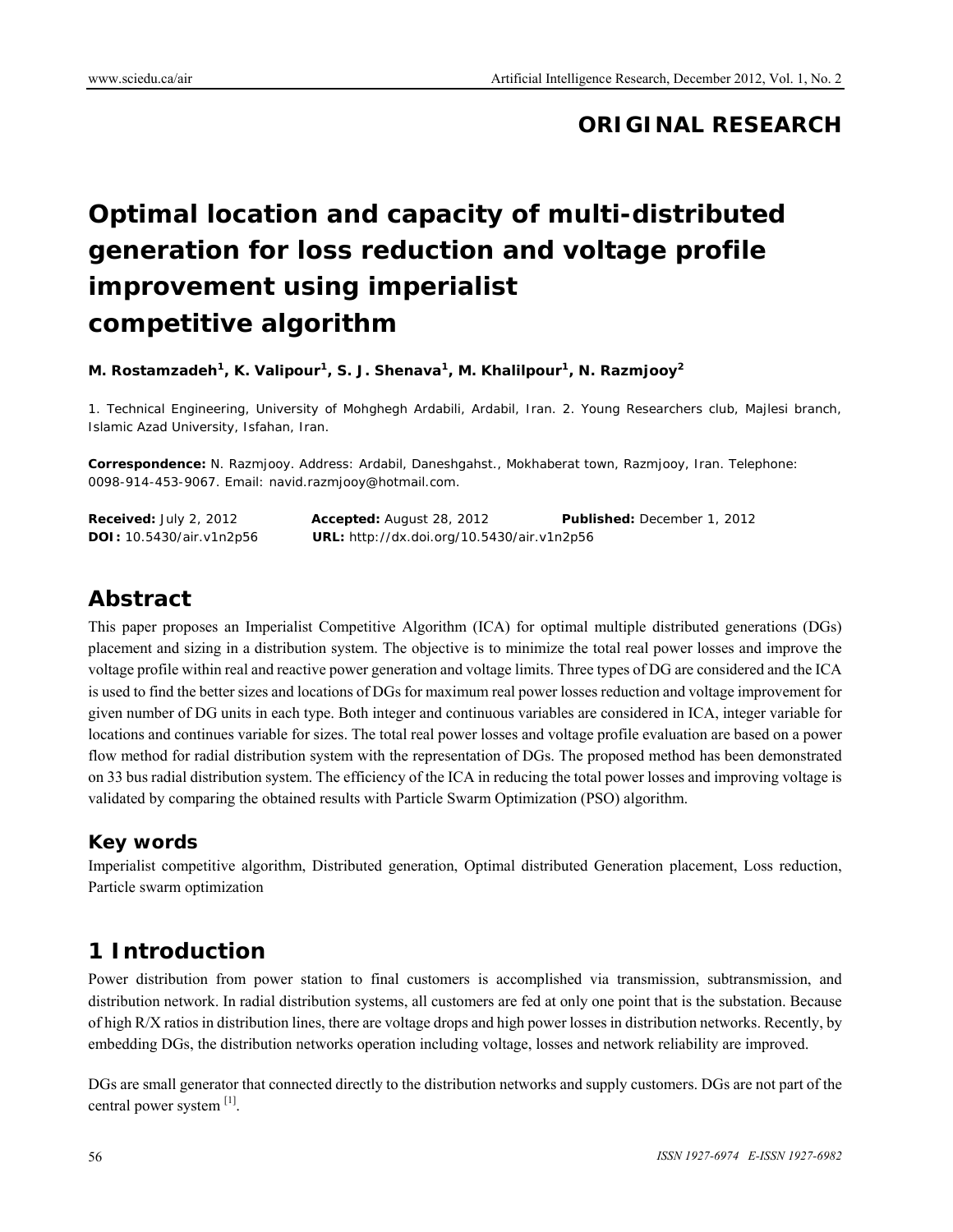Conventional power plants in the power system only generate energy, but DGs also participate in the voltage and frequency control. Depending on the load demand, the DGs can reduce the system losses and improve voltage profile in cases where they supply local customer. The sitting and sizing of DGs in distribution system have an important impact on the operations and control of power system. Non optimal placement and sizing of DGs can increase system losses, voltage flicker and costs. So, optimal placement and sizing of DGs can be very useful for the system operation.

An analytical methods to optimal placement and sizing of DGs in radial distribution system are presented in ref  $^{[2]}$  the objective is to minimize the real power loss. In ref [3] genetic algorithm is used to find optimal placement and sizing of single and multiple DGs to minimize the distribution systems real power losses. Optimal placement of DGs in order to minimize the electrical network losses using a tabu search metaheuristic is proposed [4]. In ref [5] and [6] GA and PSO algorithm is used to improve the voltage profile in distribution network, respectively. A novel approach based on dynamic programming is used in ref<sup> $[7]$ </sup> to find the optimal locations of DGs to minimize power losses enhance reliability and improve voltage profile of the distribution network. Time varying load is considered in this optimization. A new methodology using fuzzy and artificial bee colony (ABC) algorithm is presented in ref<sup>[8]</sup>. The objective is to minimize the real power losses and improve the voltage profile. Some technical and economic impacts of DGs using some heuristic methods have been studied in ref $[9-11]$ .

In this paper an Imperialist Competitive Algorithm (ICA) is proposed for optimal multiple distributed generations (DGs) placement and sizing in a distribution system. The heuristic methods has probably no application to more than one DG but ICA is fully practiced and robust to determine optimal placement and sizing of multi-distributed generations (DGs) in the distribution systems Because both integer and continuous variables is considered in ICA. A Direct approach for distribution system load flow solutions is applied for the load flow problem solving  $[12]$ .

The rest of this paper is set out as follows. In Section 2, DG types are explained. Section 3 and 4 describes the problem formulation and constrains. In Section 5, Particle Swarm Optimization (PSO) is explained. The ICA algorithm is represented in Section 6. In Section 7, an ICA computation procedure in order to optimal placement of DG is described. Numerical results are illustrated in Section 8. Finally, the conclusion is given in Section 9.

# **2 Case study**

There are several types of DGs. From the energy source view point, DGs can be divided into two parts, renewable energy like photovoltaic, small hydro power turbines and wind turbines technologies and non-renewable energy like gas turbines, diesel engines, and micro-turbine technologies. In this paper three DG types are considered including photovoltaic, synchronous condenser and wind turbine.

## **A. Case 1**

Photovoltaic systems convert solar energy into electrical energy. Photovoltaic systems only supply real power. The ICA will search for optimal real power size and location of DG unit. When a DG of size PDG is placed at bus j:

$$
P_j = P_{DG,j} - P_{D,j} \tag{1}
$$

Where,  $P_{DG_i}$  is real generation power of DG and  $P_{D_i}$  is real demand power in bus *j*.  $P_i$  is net real power injection in bus *j*.

#### **B. Case 2**

Synchronous condenser systems only supply reactive power. This type of DG can improve the voltage profile by providing reactive power. The synchronous machine is considered as synchronous condenser when running without a mechanical load and it can either supply or absorb reactive power. When a DG of size  $Q_{DG}$  is placed at bus *j*: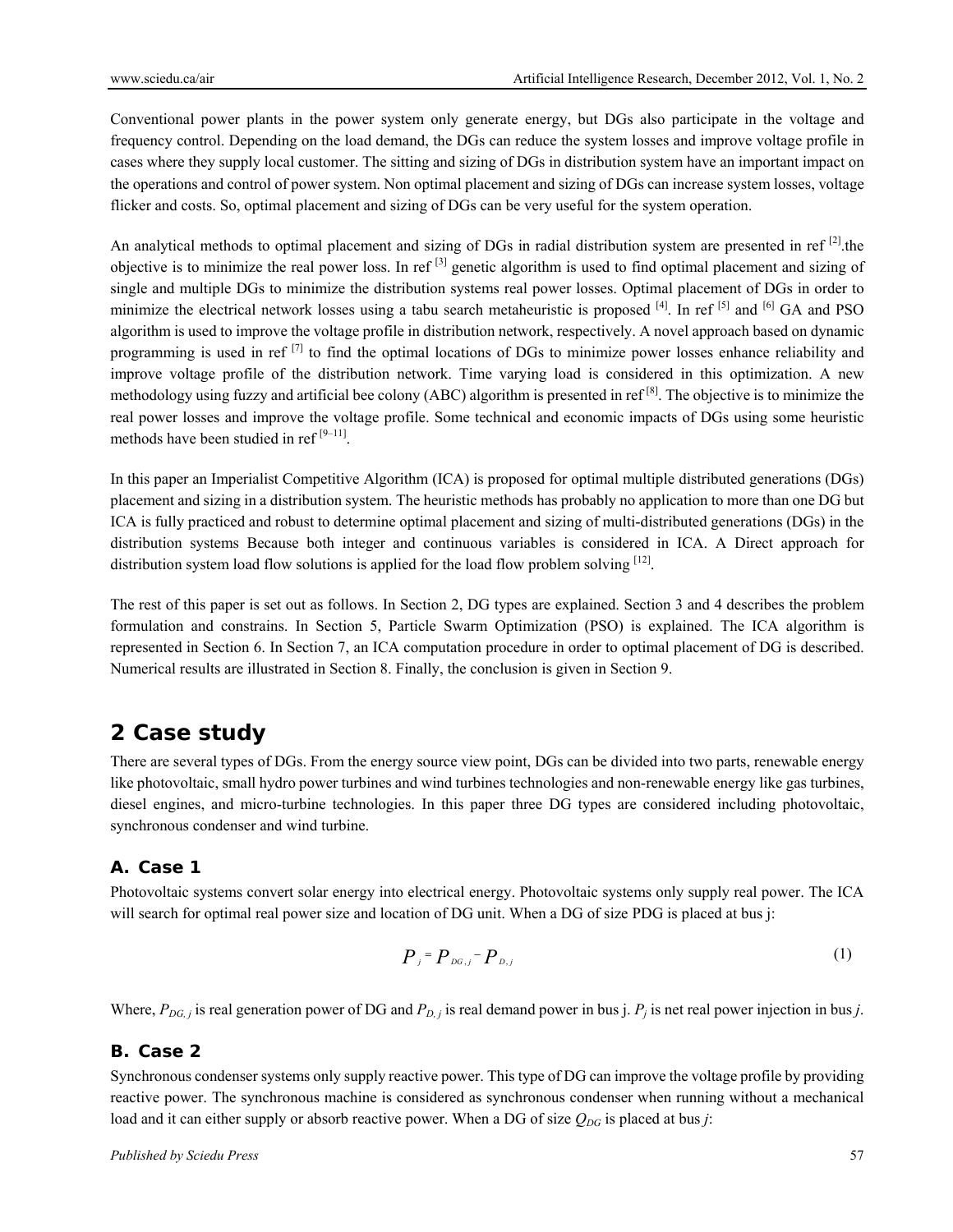$$
Q_j = Q_{D^c,j} - Q_{D,j} \tag{2}
$$

Where,  $Q_{DG,j}$  is reactive generation power of DG and  $Q_{D,j}$  is reactive demand power in bus *j*.  $Q_j$  is net reactive power injection in bus *j*.

#### **C. Case 3**

The wind turbine converts wind kinetic energy into electrical energy. The wind turbine is connected to an induction or synchronous generator. If wind turbine is connected to an induction generator, Wind generator supply real power and in turn absorbs reactive power. When a wind generator of size  $P_{DG}$  is placed at bus *j* the absorbing reactive power can be given as  $^{[13]}\cdot$ 

$$
Q_{_{DG,j}} = -(0.05 + 0.04 P_{_{DG,j}}^{2})
$$
\n(3)

# **3 Problem formulation**

Optimal placement and sizing of DGs is formulated as a nonlinear optimization problem subject to nonlinear inequality and equality constraints. In these sections objective functions is proposed. The real power losses minimization and voltage profile improvement is considered in a given radial distribution network. The goal is to converge these tow objective functions into one, using the weighting coefficient. The objective function is formulated as:

$$
f = \alpha f_{1} + \beta f_{2} \tag{4}
$$

*α* and *β* are weighting coefficient for real losses and voltage profile respectively.

#### **A. Power loss**

The power losses in the distribution system depend on the line resistance and currents and are usually called thermal losses. In a distribution system with *n* number of branches, the total real power losses can be calculated as  $[14]$ .

$$
f_1 = P_{\text{loss}} = \sum_{j=1}^{n} \left| I_j \right|^2 R_j \tag{5}
$$

Where,  $I_i$  and  $R_j$  are the magnitude of current and the resistance of the branch *j*, respectively.

#### **B. Voltage profile**

One of the advantages of suitable location and size of the DGs is the improvement in voltage profile. This is due to reduced real power flow from the slack bus to the network. Because of reduced real power flow from the upper level of the network, the losses are reduced and the bus voltage can be higher than its normal operating limits. In a distribution system with *m* number of buses, the objective function to improve voltage profile is:

$$
f_2 = VP = \sum_{j=1}^{m} \left| V_{level} - V_j \right| \tag{6}
$$

Where,  $V_{level}$  is voltage level and  $V_J$  is the measurement voltage at bus *j*.

These two objective function*s* can satisfy the designer requirements using the weighting coefficient. When distributed generation is connected to the distribution network, ICA uses the different Combination of these functions for optimal sizing and placement of DG.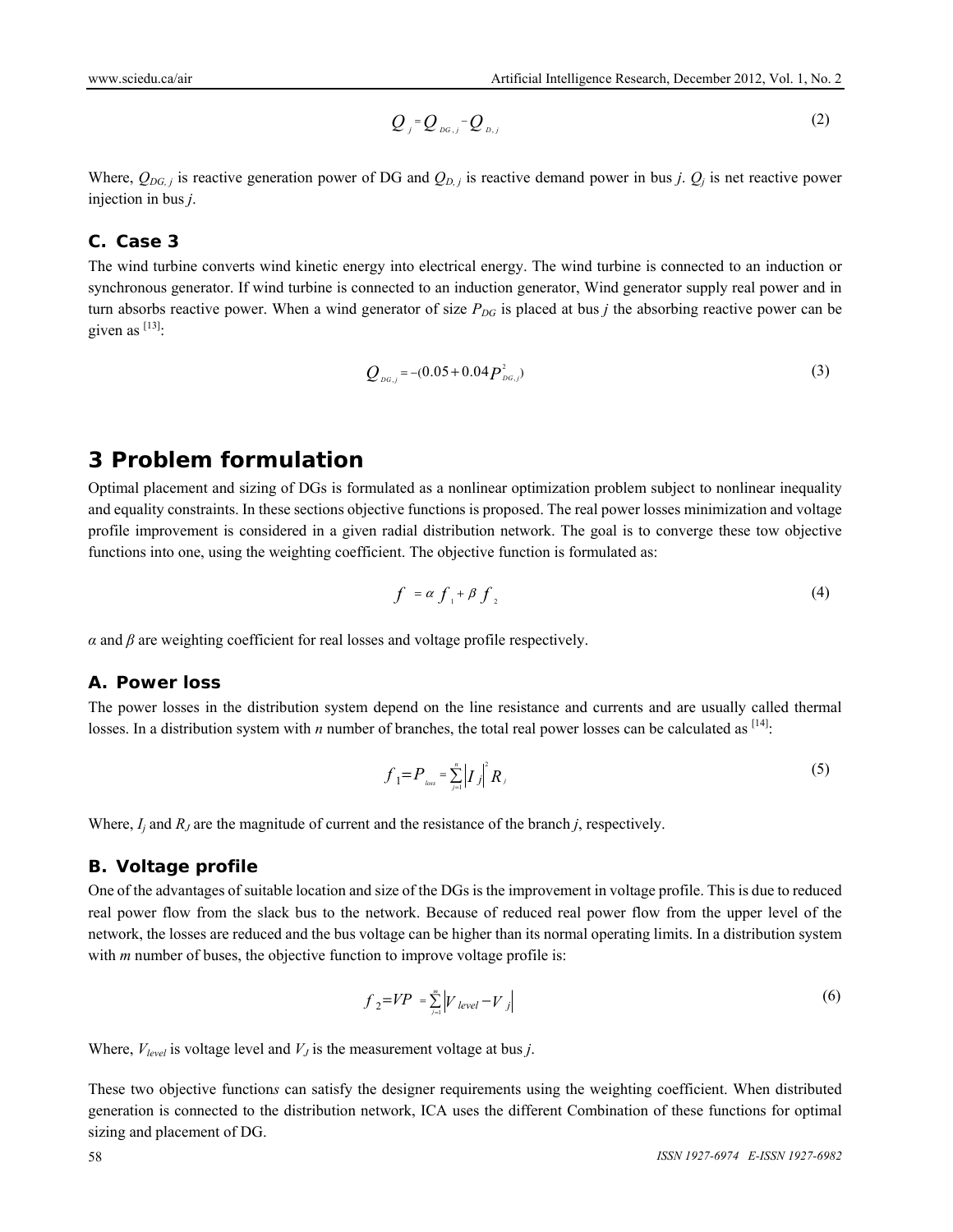## **4 Constraints**

Another important part of the optimization problem is the constraints. In this paper, three types of constraints are considered, Power balance, real and reactive power generation and bus voltage limits.

### **4.1 Power balance**

Power balance equations corresponding to both the real and the reactive powers must be satisfied. This constraint can be written as:

$$
\sum_{j=1}^{m} P_{DG,j} = \sum_{j=1}^{m} P_{D,j} + P_{loss} \tag{7}
$$

$$
\sum_{j=1}^{m} Q_{DG,j} = \sum_{j=1}^{m} Q_{D,j} + Q_{loss}
$$
\n(8)

Where,  $P_{D,j}$ ,  $Q_{D,j}$ ,  $P_{DG,j}$  and  $Q_{DG,j}$  are the real and reactive power demand and generation corresponding to the bus *j*, respectively. *Ploss* and *Qloss* are the total real and reactive power losses in the system. *m* is the total number of buses.

#### **4.2 Real and reactive power generation limits**

Real and reactive power generation limits specify upper and lower limits for the real and reactive power outputs. These constraints are as follows:

$$
|P_{\text{DG,min}}| \leqslant |P_{\text{DG},j}| \leqslant |P_{\text{DG,max}}| \tag{9}
$$

$$
\left|Q_{_{DG\text{ min}}}\right| \leqslant \left|Q_{_{DG\text{ max}}}\right| \leqslant \left|Q_{_{DG\text{ max}}}\right| \tag{10}
$$

Where,  $P_{DG, min}$ ,  $Q_{DG, min}$ ,  $Q_{DG, max}$  and  $P_{DG, max}$  denotes upper and lower active and reactive power generation limits of DGs at bus *j.* 

#### **4.3 Bus voltage limits**

The bus voltage magnitudes must be kept within acceptable operating limits throughout the optimization process. This can be mathematically described as:

$$
\left|V_{j,\min}\right| \leq \left|V_j\right| \leq \left|V_{j,\max}\right| \tag{11}
$$

Where,  $V_{j,min}$  and  $V_{j,max}$  denote upper and lower limits of voltage at bus *j*.

# **5 Particle swarm optimization**

Particle Swarm Optimization (PSO) algorithm is a population based stochastic optimization technique developed in 1995 by Kennedy and Eberhart, inspired by the social behavior of birds flocking and fish schooling [15]. In this algorithm optimal solution to a mathematical optimization problem is imitated of birds behave during the food pursue, the escape from hunters and the search for mates. In recently years, the PSO algorithm has been used in wide variety of problems ranging from classical mathematical programming problems to highly specialize engineering and scientific optimization problems [21-23].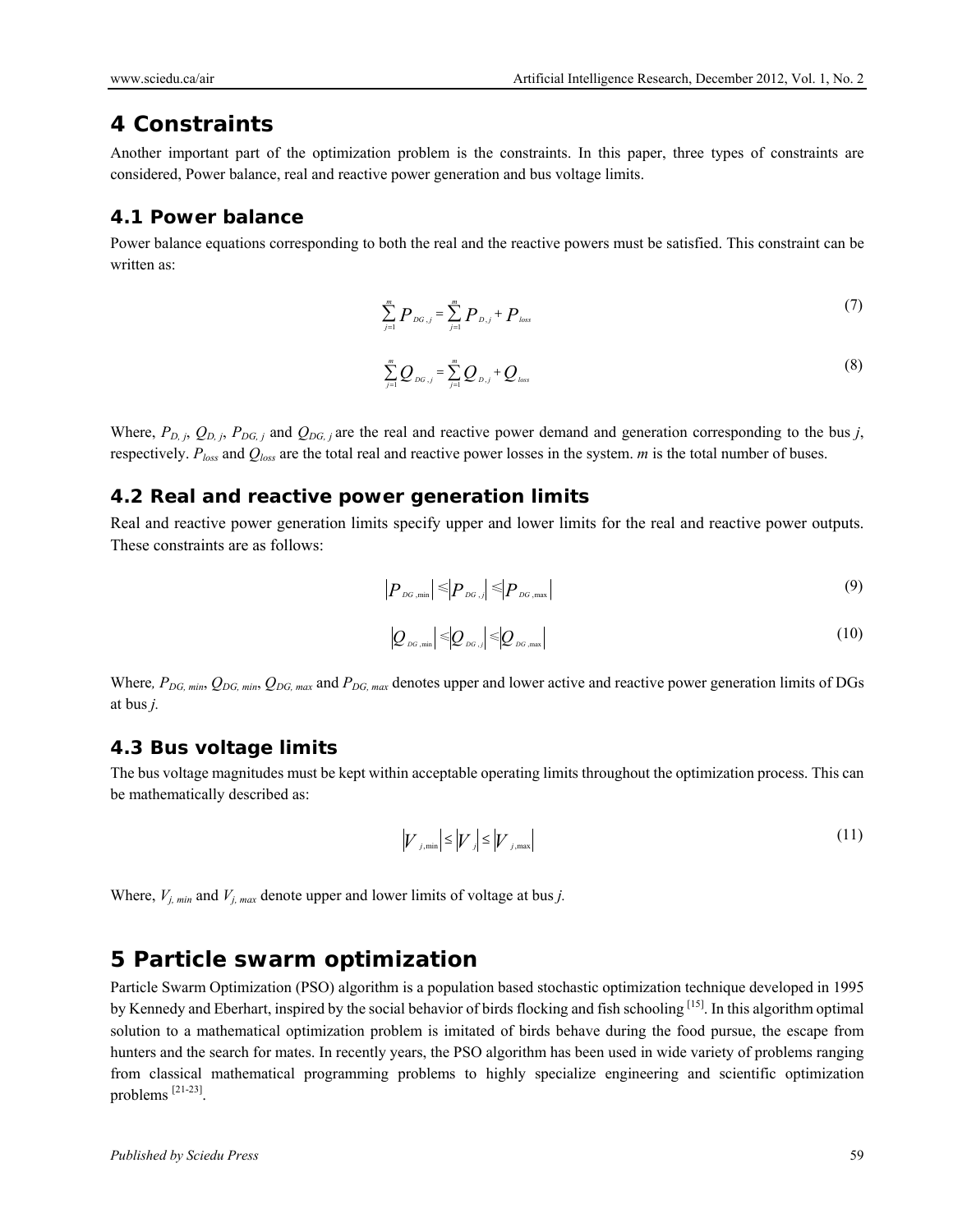Conventional PSO algorithm works by having a population (called a swarm) of candidate solution (called particles). These particles are moved around in the search-space according to a few slick formulae. The movements of the particles are followed by their own best known position in the search-space as well as the whole swarm's best known position. After discovering the improved positions, these will then come to guide the movements of the swarm. The process is repeated and by doing so it is hoped, but not guaranteed, that a satisfactory solution will eventually be detected [15, 16]; subsequently, the swarm is adjusted according to the following two equations:

$$
v_i^{t+1} = w.v_i^t + c_1r_1(p_i^t - x_i^t) + c_2r_2(g_i^t - x_i^t)
$$
\n(12)

$$
x_i^{t+1} = x_i^t + v_i^{t+1} \qquad i = 1, 2, ..., n
$$
\n(13)

Where, *n* is the number of particles, *w* is the weighted inertia,  $C_l$  and  $C_2$  are the positive constants,  $r_l$  and  $r_2$  are two random numbers distributed within the range [0, 1], *t* is the iteration number,  $P_i$  is the best position of the i<sup>th</sup> particle and  $g_i$  is the best particle among the group members. The particle updates its velocity according to its previous velocity and the distances to its current position from both its own best historical position and the best positions of the neighbors in every iteration step, and then it flies towards a new position given by  $[12, 13]$ .

The pseudo code of PSO Algorithm is presented below:

- Step 1: Input the basic data and maximum number of iteration  $(I_{max})$ .
- Step 2: Initialize particles in the population.
- Step 3: Calculate fitness value of the each particle.
- Step 4: Compare and update fitness value with  $p_i$ ,  $g_i$ .
- Step 5: If the  $I=I_{max}$ , go to step 7. Otherwise, go to the next step.
- Step 6: Update velocity and position by Equations [12, 13].
- Step 7: Print the global best solution

# **6 Imperialist competitive algorithm**

*Imperialism* is the policy of developing the potency and rule of a government beyond its own boundaries. A country may endeavor to dominate others by direct rule or by less obvious means such as a control of markets for goods or raw materials which is often called *neocolonialism* <sup>[17]</sup>. Imperialist Competitive Algorithm (ICA) <sup>[18]</sup> is a new evolutionary algorithm which uses imperialism and imperialistic comparative process as a source of inspiration. The pseudo code of Imperialist Competitive Algorithm is presented below:

- 1 Initialize the empires by selecting random points on the function.
- 2 Colonies movement into their relevant imperialist (Assimilation).
- 3 Random changing of the position of some colonies (Revolution).
- 4 If there is a colony in an empire which has lower cost than the imperialist, replace the positions of that colony and the imperialist.
- 5 Unify similar empires.
- 6 Calculate the total cost of whole empires.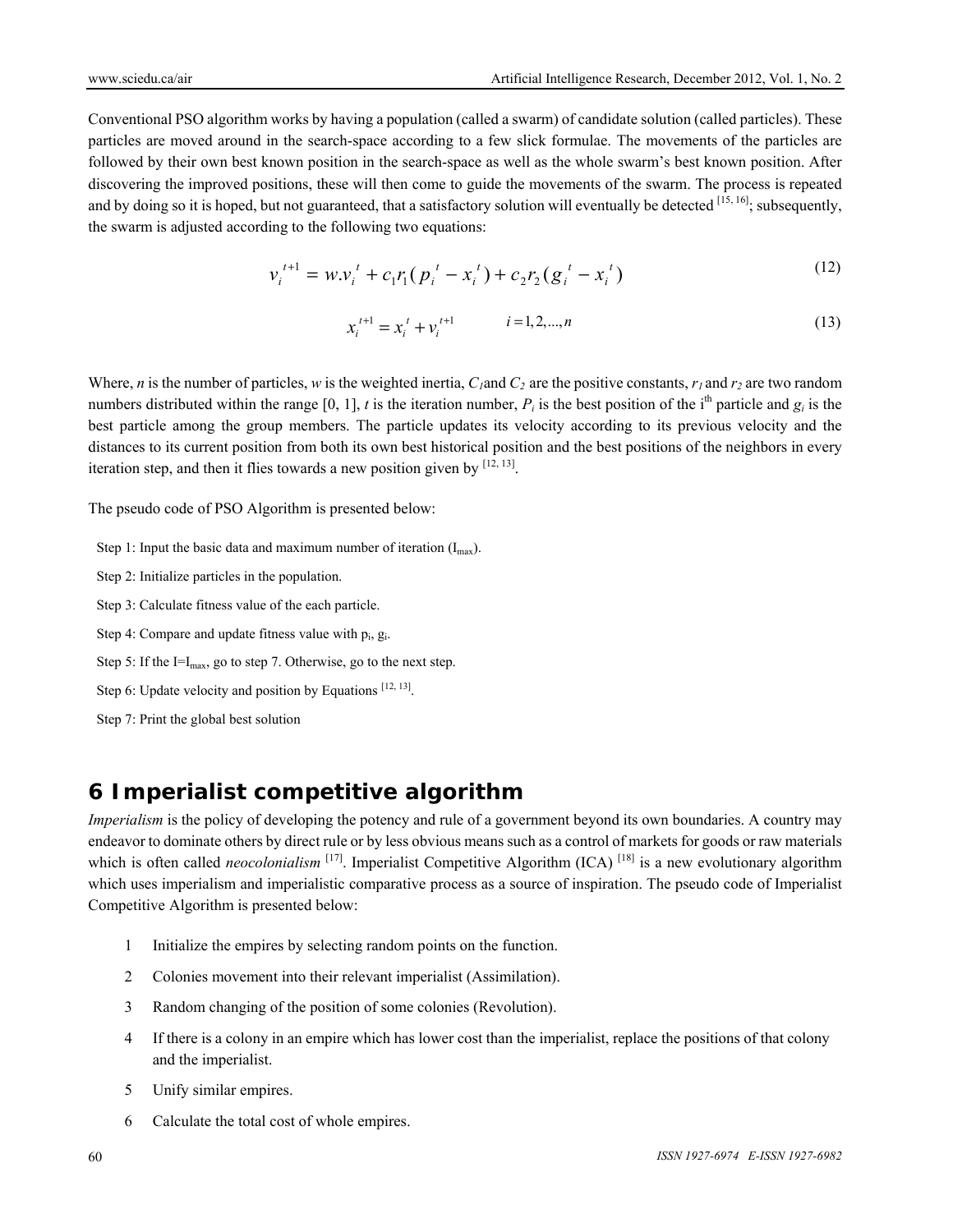- 7 Set the weakest colony (colonies) from the weakest empires and give it (them) to one of the empires (Imperialistic competition).
- 8 Discard weak empires.
- 9 If stop conditions is reached, stop, if not go to 2.

ICA, like other evolutionary algorithms, commences with an initial population. In this algorithm each member of the population is known as *country*. Some of the foremost countries in the population are selected as *imperialist states* and all the remained countries are be selected as the *colonies* of these imperialists; after that initial colonies of population will be partitioned among the assigned imperialists based on their power which is inversely proportional to their cost.

Afterwards, these colonies start moving into their relevant imperialist country. This movement is an easy model of *assimilation* policy that was survey by some imperialist states <sup>[19]</sup>. Figure 1 shows the colony movement into the imperialist.



**Figure 1.** Motion of colonies toward their relevant imperialist.

*θ* and *x* are random numbers with equal distribution and *d* is the distance between colony and the imperialist.

$$
x \approx \dot{U}(0, \beta_1 \times d) \tag{14}
$$

$$
\theta \approx U(-\gamma, \gamma) \tag{15}
$$

Where  $\beta_l$  is a positive number less than 2, *d* is the region between the imperialist and its colony and  $\gamma$  is the derivation from original direction;Figure 2 shows that if this movement makes to find a colony with better situation (lower cost) rather than it's imperialist, the position of the colony and imperialist will be changed together.



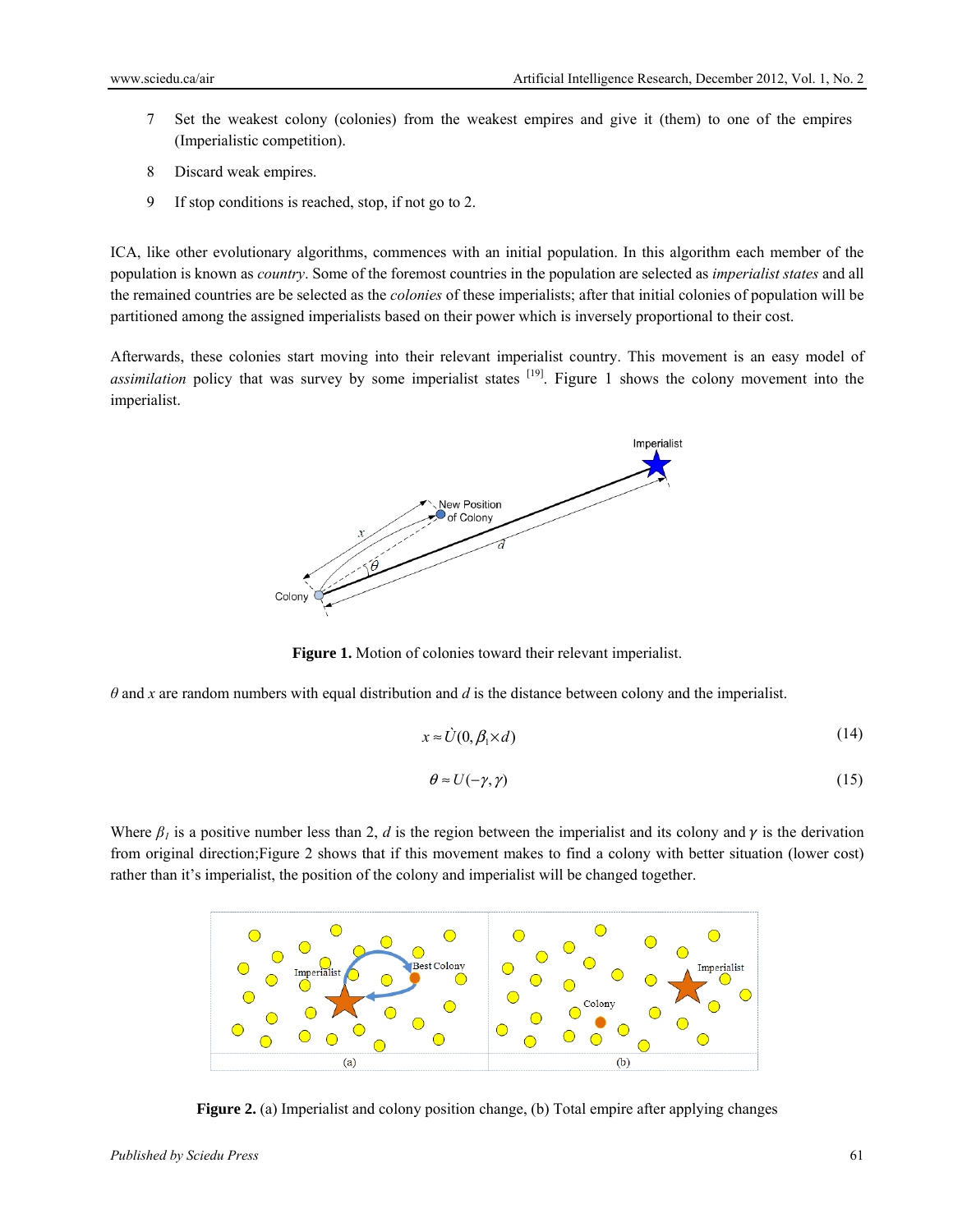The whole power of an empire belongs to the power of the imperialist country and colonies one which is illustrated as below:

$$
P_t = P_{im} + \text{emean } \{ power(colonies) \},\tag{16}
$$

Where *Pim* is the imperialist power and *e* is a positive number less than 1. In this situation, weak empires which cannot compete, develop their power and even if cannot hold diminution of its power will be collapsed.

Imperialistic competition and the motion of colonies into their relevant imperialist will anticipant form a new world with one empire that all countries from the colonies to the imperialist are the identity in both position and power. In this set, the imperialist comprises an array of variables which is an optimal eliminating the problem.

# **7 ICA procedure**

In order to determine the best locations and sizes of the DGs, the ICA-based approach has been suggested. The major steps of the proposed algorithm are:

Step 1. Input data and maximum number of iteration  $(I_{\text{max}})$ .

Step 2. Generate initial countries. Countries consist of two parts, the first is the optimal location of DG and the second is the optimal sizing. Results for first parts are integers and for second parts are continuous variables.

Step 3. Create the primary empires and set the iteration counter I=0.

Step 4. Apply the assimilation policy. If one of the colonies reaches to a better position, change the position of colony and imperialist.

Step 5. Select one colony from weakest empire. The more powerful empires have the more chance to get colony.

Step 6. Stop if only one empire exists or  $I=I_{max}$ , otherwise  $I=I+1$  and go to 4.

## **8 Numerical results**

The distribution test system is the 33 bus system  $[20]$ . The 33 bus radial distribution system has a total load of 3.715 MW, 2.3MVAR and base voltage is 12.66kv. The total active and reactive power losses are 202.4 kW and 135.1 kVAR, respectively. The single line diagram of the 33 bus test system is shown in Figure 3. This paper uses ICA for solving the problems of optimal sitting and sizing of DGs. For ICA parameters, countries size=100, imperialists size=10, number of Iteration=100, revolution rate=0.2, and assimilation coefficient=2. In the PSO algorithm, population size=80, the positive constants are  $C_1 = 2$  and  $C_2 = 2$ , the weighted inertia is w=0.9<sup>[22]</sup>. The bus voltage is limited to 0.9 and 1 per unit; real power generation and reactive power generation are limited to 0.05 and 5MVAR. In order to magnify the role of each objective, related weighting coefficient  $(α, β)$  can change. The obtained result with ICA is compared with PSO algorithm. Tables 1–3 present optimal DGs locations and sizes of each method in 33 bus radial distribution system for different value of λ. Where

$$
\lambda = \frac{\alpha}{\beta} \tag{18}
$$

After DG installation, the voltage profile is improved and an active power loss is also reduced.Comparison of active power losses reduction for three types of DGs (DG number=3) for different value of  $\lambda$  is shown in Figure 4. Comparison of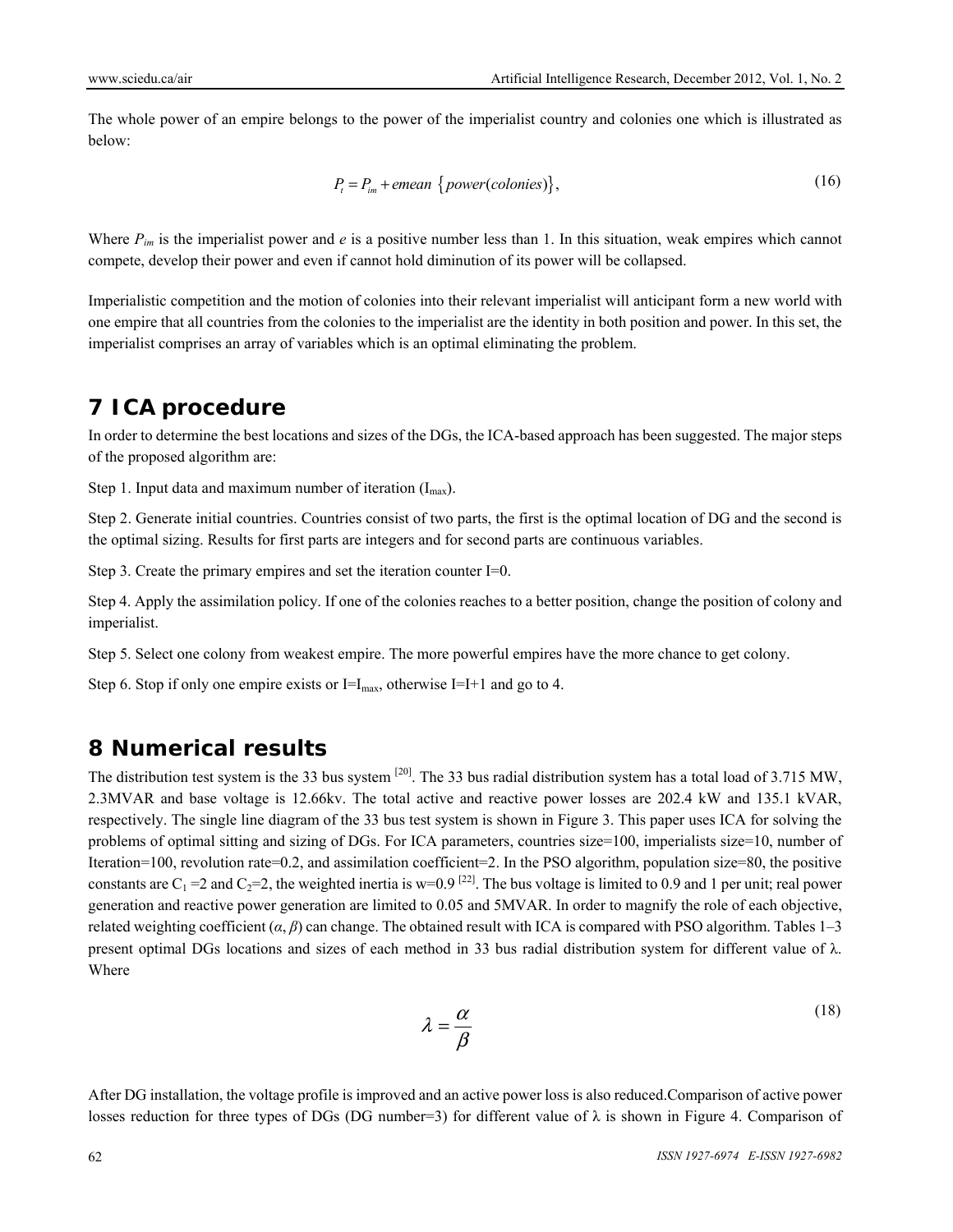voltage profile for three types of DGs is also shown in Figure 5. Loss reduction and improvement in voltage profile show the acceptable efficiency of proposed algorithm compared with PSO algorithm.



**Figure 3.** 33 Bus Radial Distribution System

| $\lambda$ | Algorithm  | <b>Bus</b><br>number | <b>DG</b> size<br>(MW) | <b>Bus</b><br>number | DG size<br>(MW) | <b>Bus</b><br>number | DG size<br>(MW) | <b>VP</b><br>(P. u.) | <b>Ploss</b><br>(KW) | <b>Oloss</b><br>(KVAR) | %Active<br>Loss<br>reduction | %Reacti<br>ve<br>Loss<br>reductio<br>$\mathbf n$ |
|-----------|------------|----------------------|------------------------|----------------------|-----------------|----------------------|-----------------|----------------------|----------------------|------------------------|------------------------------|--------------------------------------------------|
| 10        | <b>ICA</b> | 6                    | 3.65512                |                      |                 |                      |                 | 0.48746              | 119.300              | 86.1134                | 41.0568                      | 36.2595                                          |
|           | <b>PSO</b> | 6                    | 3.65812                |                      |                 |                      |                 | 0.48660              | 119.386              | 86.1721                | 41.0144                      | 36.2160                                          |
|           | <b>ICA</b> | 13                   | 1.22392                | 29                   | 1.6958          |                      |                 | 0.23791              | 103.910              | 73.2142                | 48.6609                      | 45.8073                                          |
|           | <b>PSO</b> | 26                   | 2.66381                | 14                   | 0.8654          |                      |                 | 0.24445              | 107.151              | 75.1979                | 47.0593                      | 44.3390                                          |
|           | <b>ICA</b> | 14                   | 0.8675                 | 31                   | 0.9176          | 6                    | 1.7710          | 0.14593              | 94.6719              | 66.4752                | 53.2253                      | 50.7955                                          |
|           | <b>PSO</b> | 6                    | 2.25901                | 15                   | 0.686151        | 32                   | 0.77463         | 0.15404              | 96.9388              | 68.0200                | 52.1053                      | 49.6520                                          |
| 20        | <b>ICA</b> | 6                    | 3.16265                |                      |                 |                      |                 | 0.64105              | 108.352              | 78.4924                | 46.4663                      | 41.9004                                          |
|           | <b>PSO</b> | 6                    | 3.16261                |                      |                 |                      |                 | 0.64106              | 108.351              | 78.4920                | 46.4666                      | 41.9008                                          |
|           | <b>ICA</b> | 13                   | 1.09833                | 30                   | 1.3747          |                      |                 | 0.41234              | 91.4493              | 63.2860                | 54.8175                      | 53.1561                                          |
|           | <b>PSO</b> | 30                   | 1.18000                | 10                   | 1.5828          |                      |                 | 0.34313              | 97.3983              | 67.6788                | 51.8783                      | 49.9046                                          |
|           | <b>ICA</b> | 13                   | 1.03373                | 24                   | 1.2106          | 30                   | 1.2630          | 0.34468              | 77.2368              | 53.6350                | 61.8395                      | 60.2997                                          |
|           | <b>PSO</b> | 10                   | 0.99595                | 24                   | 1.5853          | $7\overline{ }$      | 1.1184          | 0.56921              | 88.5512              | 65.3293                | 56.2493                      | 51.6437                                          |
|           | <b>ICA</b> | 6                    | 2.80955                |                      |                 |                      |                 | 0.75353              | 104.417              | 75.5439                | 48.4104                      | 44.0829                                          |
|           | <b>PSO</b> | 6                    | 2.79146                |                      |                 |                      |                 | 0.75933              | 104.305              | 75.4507                | 48.4655                      | 44.1519                                          |
| 50        | <b>ICA</b> | 30                   | 1.18677                | 12                   | 1.0868          |                      |                 | 0.55533              | 86.6040              | 59.3124                | 57.2114                      | 56.0973                                          |
|           | <b>PSO</b> | 30                   | 1.32084                | 13                   | 0.9338          |                      |                 | 0.52843              | 87.2017              | 60.1208                | 56.9161                      | 55.499                                           |
|           | <b>ICA</b> | 30                   | 1.15552                | 14                   | 0.8471          | 24                   | 1.1470          | 0.48983              | 72.1473              | 50.2742                | 64.3540                      | 62.7873                                          |
|           | <b>PSO</b> | 15                   | 0.89341                | 30                   | 1.1578          | 24                   | 1.3822          | 0.42051              | 75.3909              | 52.9267                | 62.7515                      | 60.8240                                          |

Table 1. Optimal DG placement with DG supplying real power (Type 1)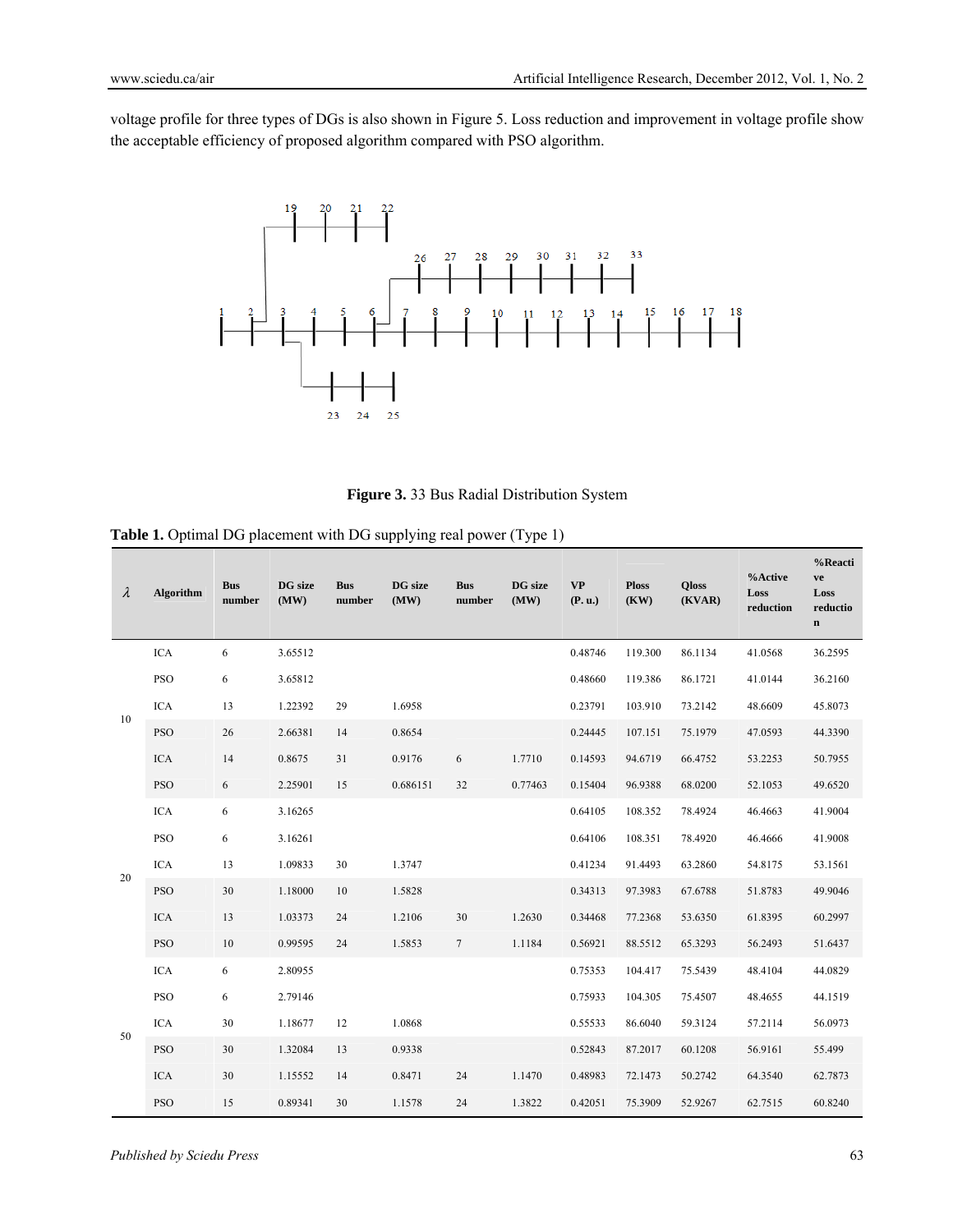| $\lambda$ | Algorithm  | <b>Bus</b><br>number | DG size<br>(MVAR) | <b>Bus</b><br>number | <b>DG</b> size<br>(MVAR) | <b>Bus</b><br>number | <b>DGsize</b><br>(MVAR) | <b>VP</b><br>(P, u) | <b>Ploss</b><br>(KW) | <b>Oloss</b><br>(KVAR) | %Active<br>Loss<br>reduction | %Reactive<br>Loss<br>reduction |
|-----------|------------|----------------------|-------------------|----------------------|--------------------------|----------------------|-------------------------|---------------------|----------------------|------------------------|------------------------------|--------------------------------|
|           | <b>ICA</b> | 30                   | 1.6443            |                      |                          |                      |                         | 1.2101              | 148.603              | 100.828                | 26.5792                      | 25.3673                        |
|           | <b>PSO</b> | 30                   | 1.6560            |                      |                          |                      |                         | 1.2069              | 148.923              | 101.076                | 26.4211                      | 25.1843                        |
| 10        | <b>ICA</b> | 14                   | 0.7009            | 30                   | 1.3569                   |                      |                         | 0.9806              | 145.812              | 98.7243                | 27.9581                      | 26.9250                        |
|           | <b>PSO</b> | $\tau$               | 1.6148            | 33                   | 0.7840                   |                      |                         | 1.0209              | 147.840              | 104.976                | 26.9561                      | 22.2972                        |
|           | <b>ICA</b> | 14                   | 0.5230            | 30                   | 1.1020                   | $\tau$               | 0.7726                  | 0.9316              | 142.734              | 98.0214                | 29.4788                      | 27.4452                        |
|           | <b>PSO</b> | 26                   | 0.7869            | 17                   | 0.4931                   | 30                   | 1.0444                  | 0.9704              | 144.296              | 98.1545                | 28.7071                      | 27.3467                        |
|           | <b>ICA</b> | 30                   | 1.4504            |                      |                          |                      |                         | 1.2628              | 144.655              | 97.6799                | 28.5300                      | 27.6980                        |
|           | <b>PSO</b> | 30                   | 1.4489            |                      |                          |                      |                         | 1.2633              | 144.634              | 97.6622                | 28.5404                      | 27.7111                        |
|           | <b>ICA</b> | 14                   | 0.5452            | 30                   | 1.2249                   |                      |                         | 1.0820              | 138.232              | 92.9685                | 31.7032                      | 31.1853                        |
| 20        | <b>PSO</b> | 17                   | 0.4812            | 30                   | 1.2653                   |                      |                         | 1.0789              | 140.863              | 95.8569                | 30.4035                      | 29.0474                        |
|           | <b>ICA</b> | 30                   | 0.9674            | $7\phantom{.0}$      | 0.7864                   | 14                   | 0.3906                  | 1.0211              | 136.27               | 92.8649                | 32.6729                      | 31.2620                        |
|           | <b>PSO</b> | 17                   | 0.3208            | 30                   | 1.4605                   | 23                   | 0.5607                  | 1.0669              | 139.605              | 94.5179                | 31.0249                      | 30.0385                        |
|           | <b>ICA</b> | 30                   | 1.3322            |                      |                          |                      |                         | 1.2956              | 143.51               | 96.6427                | 29.0958                      | 28.4657                        |
|           | <b>PSO</b> | 30                   | 1.3305            |                      |                          |                      |                         | 1.2961              | 143.500              | 96.6324                | 29.1007                      | 28.4734                        |
|           | <b>ICA</b> | 11                   | 0.5673            | 30                   | 1.0973                   |                      |                         | 1.1492              | 135.877              | 90.9136                | 32.8670                      | 32.7063                        |
| 50        | <b>PSO</b> | $\overline{7}$       | 0.9427            | 30                   | 0.9799                   |                      |                         | 1.1517              | 136.877              | 92.0492                | 32.3729                      | 31.8658                        |
|           | <b>ICA</b> | 24                   | 0.5672            | 14                   | 0.4248                   | 30                   | 1.0952                  | 1.1306              | 132.339              | 88.7496                | 34.6151                      | 34.3081                        |
|           | <b>PSO</b> | 30                   | 0.6134            | 14                   | 0.3430                   | 26                   | 1.0812                  | 1.1148              | 136.654              | 91.7806                | 32.4830                      | 32.0646                        |

Table 2. Optimal DG placement with DG supplying reactive power (Type 2)



**Figure 4.** Comparison of active power losses for tree types of DGs (DG number=3)



**Figure 5.** Comparison of voltage profile for tree types of DGs (DG number=3)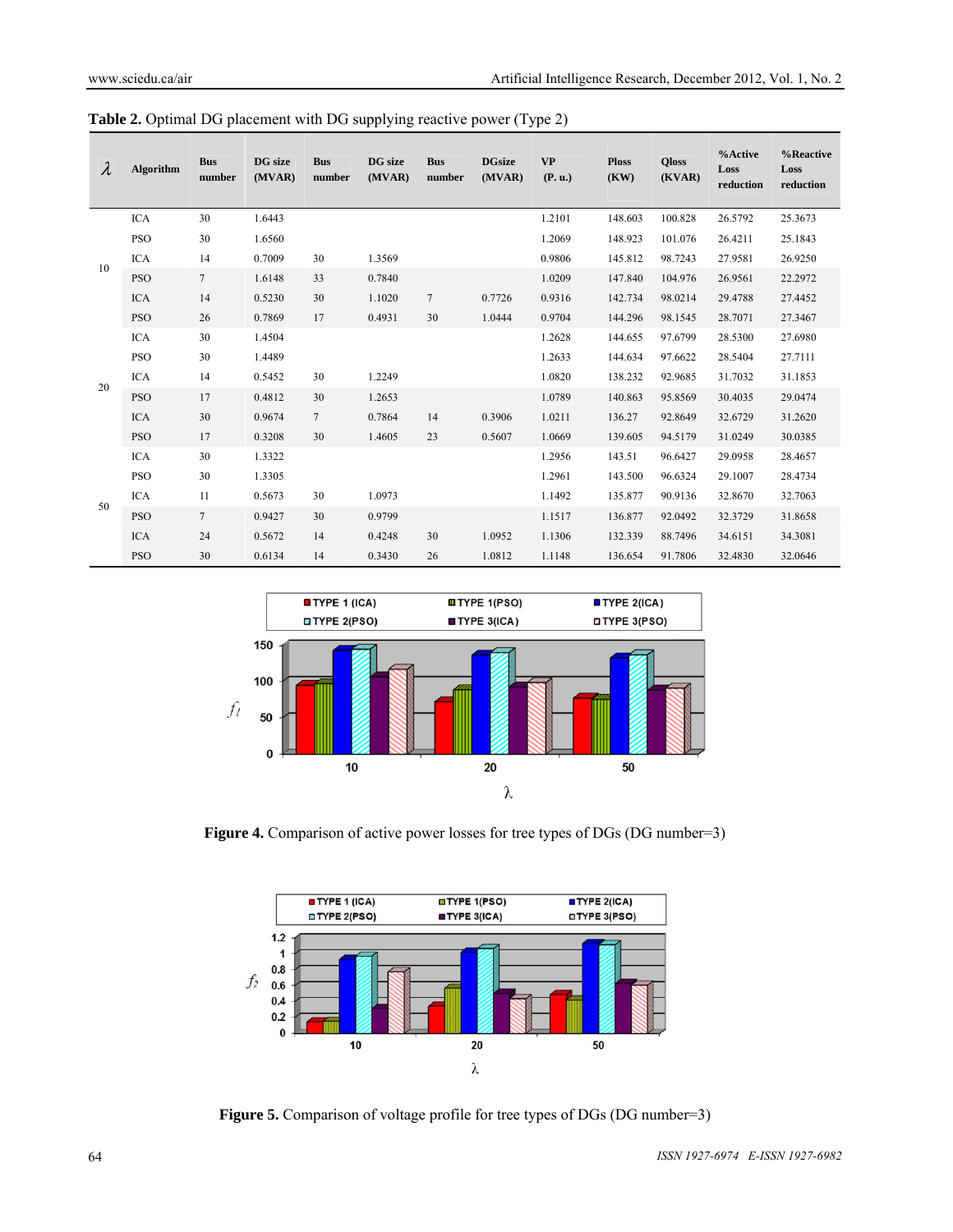| $\lambda$ | Algorithm  | <b>Bus</b><br>number | DG size<br>(MW)<br>(MVAR) | <b>Bus</b><br>number | DG size<br>(MW)<br>(MVAR) | <b>Bus</b><br>number | DG size<br>(MW)<br>(MVAR) | <b>VP</b><br>(P. u.) | <b>Ploss</b><br>(KW) | <b>Oloss</b><br>(KVAR) | %Active<br><b>Loss</b><br>reduction | %Reactive<br>Loss<br>reduction |
|-----------|------------|----------------------|---------------------------|----------------------|---------------------------|----------------------|---------------------------|----------------------|----------------------|------------------------|-------------------------------------|--------------------------------|
|           | <b>ICA</b> | 6                    | 3.0273<br>$-0.4166$       |                      |                           |                      |                           | 0.7741               | 129.421              | 91.6387                | 36.0584                             | 32.1696                        |
|           | PSO        | 6                    | 3.0269<br>$-0.4165$       |                      |                           |                      |                           | 0.7742               | 129.410              | 91.6316                | 36.0620                             | 32.1749                        |
|           | <b>ICA</b> | 29                   | 1.4925<br>$-0.1391$       | 13                   | 1.2403<br>$-0.1115$       |                      |                           | 0.3934               | 118.623              | 82.5158                | 41.3914                             | 38.9224                        |
| 10        | <b>PSO</b> | 13                   | 1.2849<br>$-0.1160$       | 29                   | 1.4827<br>$-0.13$<br>79   |                      |                           | 0.3741               | 120.651              | 83.9096                | 40.3894                             | 37.8906                        |
|           |            |                      | 1.3128                    |                      | 1.1985                    |                      | 1.264703                  |                      |                      |                        |                                     |                                |
|           | <b>ICA</b> | 30                   | $-0.1189$                 | 13                   | $-0.10$<br>74             | 24                   | $-0.11397$                | 0.3158               | 106.41               | 73.1401                | 47.4231                             | 45.8622                        |
|           | PSO        | 16                   | 0.8353<br>$-0.0779$       | 6                    | 1.7425<br>$-0.1714$       | 33                   | 0.840023<br>$-0.07822$    | 0.7740               | 116.76               | 82.6740                | 42.3088                             | 38.8052                        |
|           | <b>ICA</b> | 6                    | 2.6396<br>$-0.3287$       |                      |                           |                      |                           | 0.8795               | 121.563              | 86.1766                | 39.9388                             | 36.2127                        |
|           | <b>PSO</b> | 6                    | 2.6377<br>$-0.3283$       |                      |                           |                      |                           | 0.8800               | 121.53               | 86.1580                | 39.9516                             | 36.2264                        |
| 20        | <b>ICA</b> | 30                   | 1.2355<br>$-0.1111$       | 13                   | 1.0472<br>$-0.09$<br>38   |                      |                           | 0.5737               | 105.16               | 72.1437                | 48.0389                             | 46.5997                        |
|           | <b>PSO</b> | 13                   | 1.1440<br>$-0.1023$       | 30                   | 1.1985<br>$-0.1074$       |                      |                           | 0.5365               | 107.461              | 73.7135                | 46.9063                             | 45.4377                        |
|           | <b>ICA</b> | 13                   | 0.9891<br>$-0.0891$       | 30                   | 1.1420<br>$-0.1021$       | 24                   | 1.153643<br>$-0.10323$    | 0.5045               | 92.3195              | 63.4759                | 54.3875                             | 53.0155                        |
|           | <b>PSO</b> | 12                   | 1.3207<br>$-0.1197$       | 30                   | 1.0026<br>$-0.0902$       | 24                   | 1.250963<br>$-0.11259$    | 0.4367               | 98.3813              | 66.8776                | 51.3926                             | 50.4976                        |
|           | <b>ICA</b> | 6                    | 2.3936<br>$-0.2792$       |                      |                           |                      |                           | 0.9485               | 119.159              | 84.3661                | 41.1267                             | 37.5527                        |
|           | <b>PSO</b> | 6                    | 2.3961<br>$-0.2796$       |                      |                           |                      |                           | 0.9478               | 119.173              | 84.3779                | 41.1197                             | 37.5440                        |
| 50        | <b>ICA</b> | 12                   | 1.03744<br>$-0.0931$      | 30                   | 1.0829<br>$-0.0969$       |                      |                           | 0.69114              | 101.076              | 68.8024                | 50.0610                             | 49.0729                        |
|           | <b>PSO</b> | 14                   | 0.8834<br>$-0.0812$       | 30                   | 1.2837<br>$-0.1159$       |                      |                           | 0.6316               | 103.358              | 71.1981                | 48.9337                             | 47.2996                        |
|           | <b>ICA</b> | 24                   | 1.0682<br>$-0.0957$       | 13                   | 0.8671<br>$-0.0800$       | 30                   | 1.021725<br>$-0.09175$    | 0.6285               | 88.0783              | 60.4964                | 56.4830                             | 55.2209                        |
|           | <b>PSO</b> | 14                   | 0.8185<br>$-0.0768$       | 24                   | 1.4053<br>$-0.1290$       | 31                   | 0.974773<br>$-0.08800$    | 0.6070               | 90.8400              | 63.0638                | 55.1185                             | 53.3206                        |

| <b>Table 3.</b> Optimal DG placement with DG supplying real power and absorbing reactive power (Type 3) |  |  |  |  |  |
|---------------------------------------------------------------------------------------------------------|--|--|--|--|--|
|---------------------------------------------------------------------------------------------------------|--|--|--|--|--|

# **9 Conclusion**

In this paper, an Imperialist Competitive Algorithm (ICA) is used for optimal placement and sizing of DGs in order to decreasing radial distribution system losses and improving voltage profile. Test results indicate that ICA method can obtain better results than the PSO method on the 33-bus radial distribution systems. It is also seen that optimal placement and sizing of multiple DGs are more beneficial than the placement of a single DG so that three DGs gives the results with higher quality. The role of each objective was magnified by changing the value of  $\lambda$ . The analysis shows that the real power losses can be reduced by increasing the value of  $\lambda$  and voltage profile improvement is obtained by decreasing the value of  $\lambda$ . The other benefits of DGs as well as economics of it can be considered in future research work.

## **References**

- [1] Ackermann T, Andersson G.Distributed generation: A definition.Electric Power Systems Research. 2001; 57(3): 195-204. http://dx.doi.org/10.1016/S0378-7796(01)00101-8
- [2] Wang MHNehrir, Analytical approaches for optimal placement of distributed generation sources in power systems, IEEE Trans. Power Syst. 2004; 4: 2068-2076. http://dx.doi.org/10.1109/TPWRS.2004.836189
- [3] Haesen E, Espinoza M. Optimal placement and sizing of distributed generator units using genetic optimization algorithms. Electr Power QualUtil J. 2006; 11(1).
- [4] Nara K, Hayashi Y, Ikeda K, Ashizawa T. Application of Tabu Search to optimal placement of distributed generators. In: Proc IEEE power engineering society winter meeting. 2001; 2: 918-23.